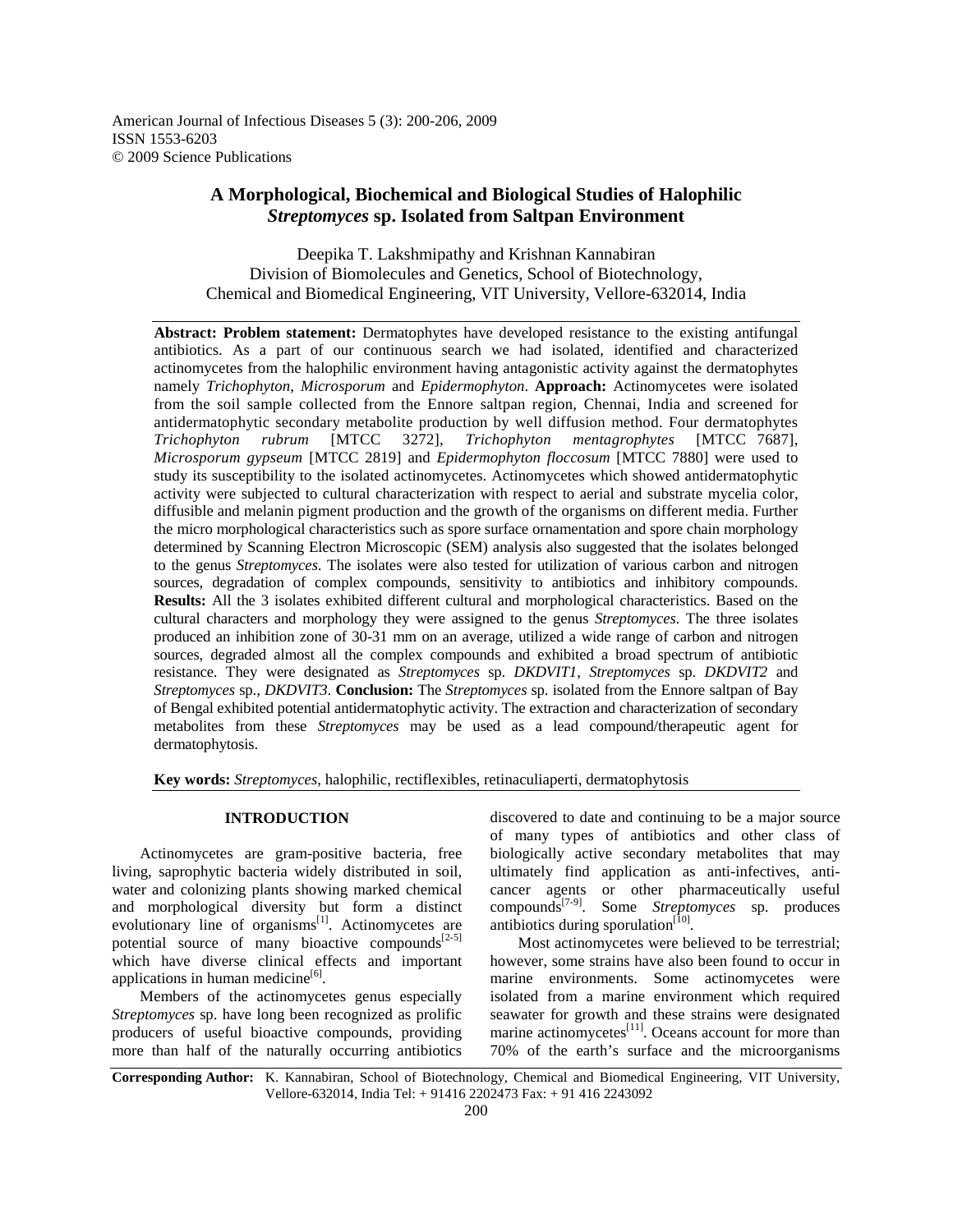growing in marine environments are metabolically and physiologically diverse from terrestrial organisms<sup>[12]</sup>.

 Dermatophytes are a group of closely related fungi that have the ability to invade keratinized tissue such as skin, hair and nail of humans and animals to produce an infection $^{[13]}$ . The relation to a dermatophyte infection may range from mild to severe as a consequence of the hosts' reactions to the metabolic products of the fungus. These organisms are classified into genera of *Trichophyton*, *Microsporum* and *Epidermophyton[*14] . Dermatophytes, like most filamentous fungi of ascomycetous affinity have a secondary metabolism characterized by the production of substantial quantities of distinctive metabolites<sup>[15]</sup>. India is a large subcontinent with remarkably varied topography, located within the tropical and subtropical belts of the world. Its ambiance is conducive to the acquisition and maintenance of mycotic infections<sup>[16]</sup>.

 The prevalence of antimicrobial resistance among pathogens is increasing at an alarming rate worldwide<sup>[17]</sup>. Antibiotics such as imidazole compounds that are currently employed to treat dermatophytic infections possess a series of limitations such as undesirable side effects or rapid development of resistance<sup>[18]</sup>. As a consequence, new antifungal agents preferably naturally occurring with novel mechanisms of action and free from any side effects are needed to improve the treatment of superficial fungal infections<sup>[19]</sup>.

 The present study evaluates micro and macro morphological, cultural, biochemical and biological characteristics of *Streptomyces* sp. recovered from the soil sample collected at the Ennore saltpan of the Bay of Bengal, Chennai.

#### **MATERIALS AND METHODS**

**Sample collection:** Marine soil samples were collected at the Ennore saltpan region of the Bay of Bengal at a depth of 5-15 cm into sterile polyethylene bags, transported to the laboratory and stored in the refrigerator at 4°C until use.

**Isolation of actinomycetes:** Starch caesin agar supplemented with seawater, was used for the isolation of actinomycetes *in situ*. The samples were appropriately diluted with sterilized seawater and 0.1 mL was spread on the media. After incubation for 1 week at 30°C, the isolated actinomycetes colonies were selected and purified $^{[20]}$ .

**Biological characterization of actinomycetes:** The purified actinomycetes colonies were screened for antidermatophytic activity against *Trichophyton rubrum*, *Trichophyton mentagrophytes*, *Microsporum gypseum* and *Epidermophyton floccosum* by well diffusion method<sup>[21]</sup>. The isolates were grown in ISP1 broth until adequate turbidity was achieved. 100 µL of the actinomycetes broth culture was placed in the wells made on Sabouraud dextrose agar plates (pH 5.6) seeded with the test fungal cultures. The plates were incubated at 28°C and observed for inhibition zone after 3-4 days.

**Macro and micro morphological characterization:**  The potential isolates were inoculated on Starch caesin agar, incubated at 30°C for 7 days and were examined for cultural characteristics such as colony size, shape and margin; aerial and substrate mycelium color and diffusible pigment production. The optimum media for the growth of the isolates was determined by inoculating the cultures on solid media such as Starch caesin agar, ISP1 agar, ISP7 agar, Marine Zobell agar, Actinomycetes isolation agar and Seawater agar $^{[22-23]}$ .

 The spore chain morphology and spore surface ornamentation of the isolates were evaluated by SEM analysis (S3400, 20 KV, 5.00  $\mu$ m). The cultures were grown on Starch caesin agar for 7 days at 30°C.

**Biochemical characterization:** Utilization of various substrates as carbon and nitrogen source by inoculating the isolates in ISP1 broth supplemented with the respective substrates for carbon and nitrogen and incubating for 7 days at 30°C. The production of melanoid pigment was determined for all the 3 isolates by inoculating on tryptone yeast extract iron agar (ISP-6) and tyrosine agar (ISP-7) and incubating at 30°C for  $7 \text{ days}^{[23]}$ .

 The pectinolytic and chitinolytic activity of the isolates was determined by inoculating the isolates on Starch caesin agar supplemented with pectin and chitin respectively, incubating at 30°C and observing the plates for zone of clearance after  $7 \text{ days}^{[23]}$ .

 Degradation of starch, caesin, gelatin, esculin, tyrosine, adenine and guanine was evaluated using Bennett's agar supplemented with the respective compounds. The degradation of starch and gelatin was determined by the presence of zone of clearance around the colonies after flooding the plates with mercuric chloride and iodine respectively. Similarly the degradation of caesin, tyrosine, adenine and guanine was determined by observing the plates for clear zones around the colonies whereas the degradation of Esculin was determined by observing the plates for blackening around the colonies $^{[23]}$ .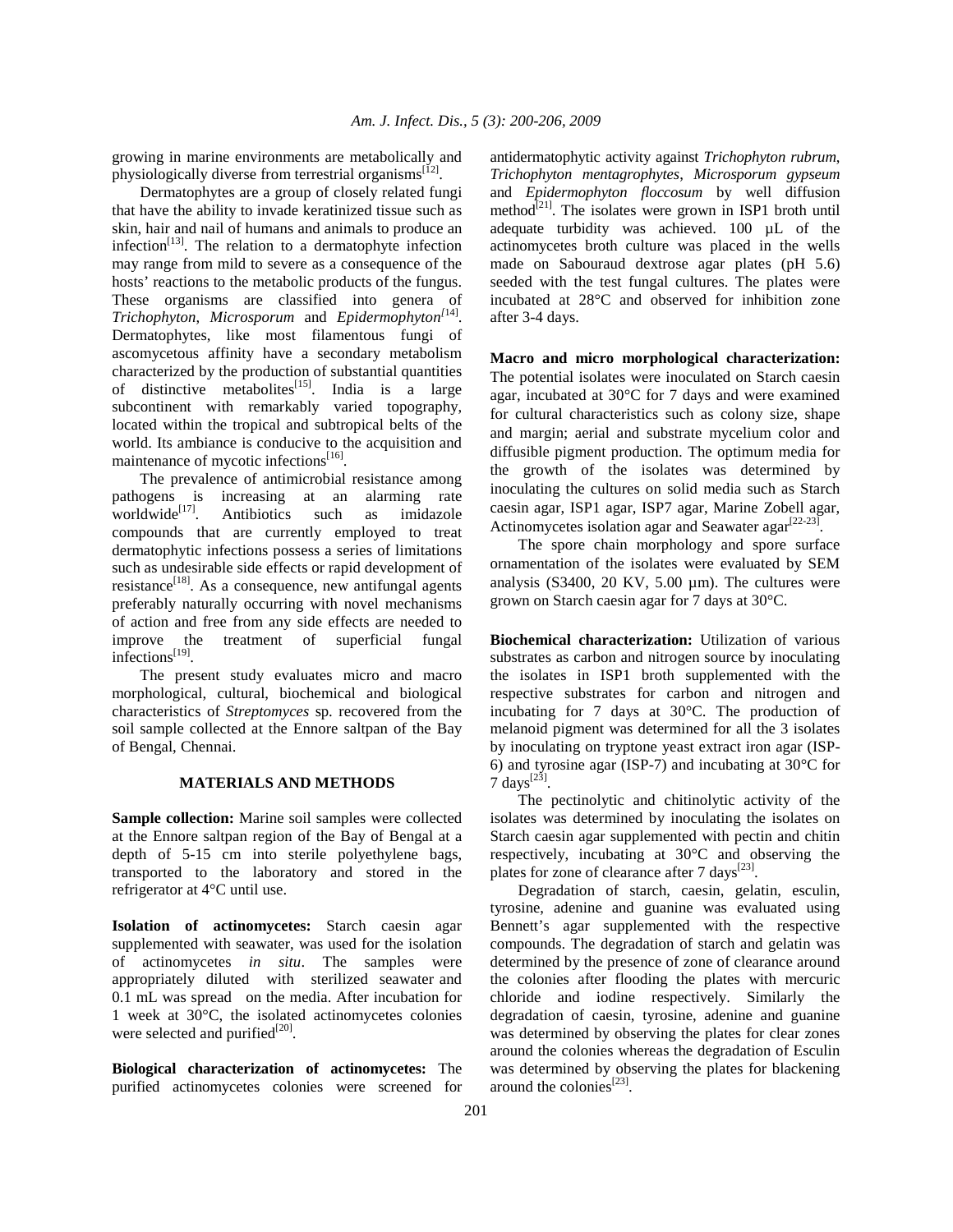The degradation of Tween 80 was determined using Sierra medium<sup>[24]</sup>. The presence of white precipitate around the colonies after 7 days indicated positive results. Keratinolytic activity of the three isolates was determined by inoculating the cultures in Starch caesin agar containing the chicken feather and horse hair respectively and incubating at  $30^{\circ}$ C for 7 days<sup>[25]</sup>. Cellulase activity was determined using Starch caesin agar supplemented with Carboxy Methyl Cellulose (CMC) and incubating for 7 days at  $30^{\circ}C^{[26]}$ . Lecithinase activity was tested using Egg yolk agar<sup>[27]</sup>.

 The susceptibility of the isolates to various antibiotics was studied on Starch caesin agar plates by placing the various antibiotic discs on the agar surface and incubating at 30°C for 7 days whereas the susceptibility of the isolates to inhibitory compounds was evaluated using Starch caesin agar supplemented with the respective inhibitory compounds $^{[23]}$ .

### **RESULTS**

 On screening the 100 isolates of actinomycetes for antidermatophytic activity our isolates namely *DKDVIT1*, *DKDVIT2* and *DKDVIT3* produced a clear zone of 30-31 mm for *T*. *rubrum* and 18-35 mm for *M. gypseum* (100 µL per well). The inhibition zone produced was compared with that of the standard antifungal agent Fluconazole (10 mg/100 µL per well) (Table 1).

 Cultural properties of the isolates are presented in the (Table 2). Actinomycetes isolates grew well at 28°C on Starch Caesin agar (optimal medium) producing pinpoint to medium sized, slow growing, powdery, irregular to regular, flat to raised colonies possessing an earthy odour characteristic of actinomycetes. On Starch caesin agar our isolates produced white coloured aerial spore mass and yellow coloured substrate mycelium with no distinct diffusible pigment production. Based on the cultural characters and morphology they were assigned to the genus *Streptomyces*. The isolates are designated as *Streptomyces* sp. *DKDVIT1*, *Streptomyces* sp. *DKDVIT2* and *Streptomyces* sp. *DKDVIT3*. The morphology of the aerial hyphae was determined by SEM analysis of the culture surface. The aerial mycelium of the isolates *DKDVIT1* and *DKDVIT2* formed unfragmented, branched, straight hyphae bearing non-motile spores with smooth surface (Fig. 1A and B) whereas the isolate *DKDVIT3* formed unfragmented, branched, looped hyphae showing 2 curves and bearing non-motile spores with smooth surface (Fig. 1C).

Table 1: Antidermatophytic activity of *Streptomyces* isolates *DKDVIT1*, *DKDVIT2* and *DKDVIT3* against dermatophytes

| Inhibition zone diameter (mm) |                     |                                 |    |    |  |
|-------------------------------|---------------------|---------------------------------|----|----|--|
|                               | Culture supernatant |                                 |    |    |  |
| Test organism                 |                     | DKDVIT1 DKDVIT2 DKDVIT3 Control |    |    |  |
| Trichophyton rubrum           | 30                  | 31                              | 30 | 35 |  |
| Trichophyton mentagrophytes   |                     |                                 |    | 20 |  |
| Microsporum gypseum           | 35                  | 20                              | 18 | 20 |  |
| Epidermophyton floccosum      |                     |                                 |    | 20 |  |

|                              |  | Table 2: Cultural characteristics of the <i>Streptomyces</i> isolates |  |  |  |  |
|------------------------------|--|-----------------------------------------------------------------------|--|--|--|--|
| DKDVIT1, DKDVIT2 and DKDVIT3 |  |                                                                       |  |  |  |  |

| <b>Tests</b>       | <b>DKDVIT1</b> | DKDVIT <sub>2</sub> | DKDVIT3     |
|--------------------|----------------|---------------------|-------------|
| Form:              |                |                     |             |
| Size               | Medium         | Medium              | Pinpoint    |
| Surface            | Smooth         | Smooth              | Smooth      |
| Texture            | Powdery        | Powdery             | Powdery     |
| Margin             | Irregular      | Irregular           | Regular     |
| Elevation          | Raised         | Flat                | Flat        |
| Color:             |                |                     |             |
| Aerial spore mass  | White          | White               | White       |
| Substrate mycelium | Yellow         | Yellow              | Yellow      |
| Odor:              |                |                     |             |
| Pigmentation       | Earthy odor    | Earthy odor         | Earthy odor |
| Diffusible pigment |                |                     |             |

 The physiological characteristics of the isolates are summarized in the (Table 3). The melanin pigment producing ability was checked on tryptone yeast extract  $a$ gar<sup>[31]</sup> and none of the isolates produced melanin. The isolates *DKDVIT1* and *DKDVIT3* utilized a wide range of carbon source but did not utilize glycerol whereas isolate *DKDVIT2* utilized all the carbon sources. The isolate *DKDVIT1* grew utilizing a variety of organic and inorganic nitrogen source except ammonium sulphate, ammonium nitrate and potassium nitrate. Similarly isolate *DKDVIT2* and *DKDVIT3* utilized a range of nitrogen source except valine and ammonium nitrate. In addition, *DKDVIT2* also failed to use ammonium sulphate. All the 3 isolates degraded gelatin, starch, caesin, tyrosine, Esculin, adenine, guanine and Tween 80 but failed to degrade keratin, lecithin, pectin and cellulose.

 The sensitivity to various antibiotics varied among the 3 isolates (Table 3). The isolate *Streptomyces* sp. *DKDVIT1* was found to be sensitive to a variety of antibiotics but resistant to cephtazidime, chloramphenicol, penicillin, tetracycline and erythromycin. Similarly *Streptomyces* sp. *DKDVIT2*  exhibited sensitivity to many antibiotics but resisted the inhibitory action of only ampicillin, cephotaxime, cephtazidime, streptomycin and rifampicin. While *Streptomyces* sp. *DKDVIT3* was found to be resistant to ampicillin, cephtazidime, ciprofloxacin, penicillin,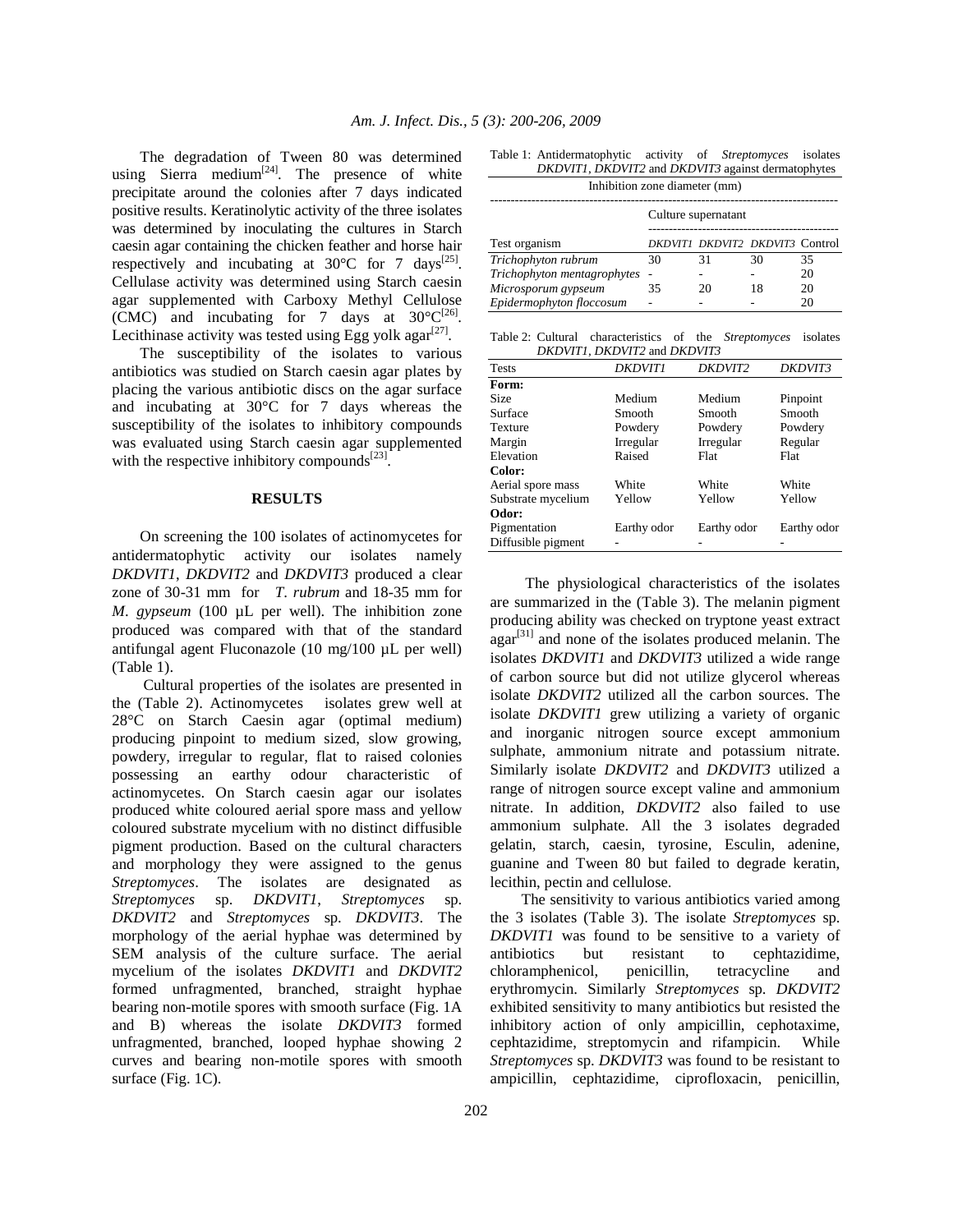



 $(B)$ 





rifampicin and tetracycline, it also exhibited sensitivity to many other antibiotics. Also the susceptibility of the isolates to the inhibitory compounds crystal violet indicated that the isolates *DKDVIT1* and *DKDVIT2* were resistant to crystal violet but failed grow in the presence of sodium azide, phenol and potassium tellurite whereas the isolate *DKDVIT3* was resistant to crystal violet and potassium tellurite but sensitive to sodium azide and phenol (Table 3).

| Tests                                  | <b>DKDVIT1</b>           | <i>DKDVIT2</i>                   | <i>DKDVIT3</i>           |
|----------------------------------------|--------------------------|----------------------------------|--------------------------|
| Carbon utilization $(w/v)^*$ :         |                          |                                  |                          |
| Glucose                                | $^{+}$                   | $^{+}$                           | $^{+}$                   |
| Xylose                                 | $^{+}$                   | $^{+}$                           | $^{+}$                   |
| Sucrose                                | $+$                      | $+$                              | $+$                      |
| Raffinose                              | $+$                      | $+$                              | $+$                      |
| Starch                                 | $+$                      | $+$                              | $+$                      |
| Galactose                              | $+$                      | $+$                              | $+$                      |
| Maltose                                | $+$                      | $+$                              | $+$                      |
| Arabinose                              | $+$                      | $+$                              | $+$                      |
| Fructose                               | $+$                      | $+$                              | $+$                      |
| Lactose                                | $+$                      | $+$                              | $+$                      |
| Inositol                               | $+$                      | $+$                              | $+$                      |
| Glycerol                               | $\overline{a}$           | $+$                              | ÷.                       |
| Mannitol                               | $+$                      | $+$                              | $+$                      |
| Rhamnose                               | $+$                      | $+$                              | $+$                      |
| Nitrogen source (w/v)*:                |                          |                                  |                          |
| Yeast extract                          | $^{+}$                   | $^{+}$                           | $^{+}$                   |
| Peptone                                | $+$                      | $+$                              | $+$                      |
| Caesin                                 | $+$                      | $+$                              | $+$                      |
| Cysteine                               | $+$                      | $+$                              | $+$                      |
| Arginine                               | $+$<br>$+$               | $+$                              | $+$                      |
| Histidine                              |                          | $+$                              | $+$                      |
| Serine<br>Valine                       | $+$<br>$+$               | $+$<br>$\overline{\phantom{0}}$  | $+$<br>÷.                |
|                                        | $+$                      |                                  | $+$                      |
| Hydroxy proline<br>Methionine          | $+$                      | $+$                              | $+$                      |
| Phenylalanine                          | $+$                      | $+$<br>$+$                       | $+$                      |
| Ammonium sulphate                      | $\overline{a}$           | $\overline{\phantom{a}}$         | $+$                      |
| Ammonium citrate                       | $+$                      | $+$                              | $+$                      |
| Ammonium nitrate                       | $\overline{a}$           | $\overline{a}$                   |                          |
| Sodium nitrate                         | $+$                      | $+$                              | $+$                      |
| Potassium nitrate                      | $\overline{a}$           | $+$                              | $+$                      |
| Enzymatic activity                     |                          |                                  |                          |
| Pectin                                 |                          |                                  |                          |
| Gelatin                                | $+$                      | $+$                              | $+$                      |
| Starch                                 | $+$                      | $+$                              | $+$                      |
| Caesin                                 | $+$                      | $+$                              | $+$                      |
| Tyrosine                               | $+$                      | $+$                              | $+$                      |
| Esculin                                | $+$                      | $+$                              | $+$                      |
| Adenine                                | $+$                      | $+$                              | $+$                      |
| Guanine                                | $+$                      | $+$                              | $+$                      |
| Keratin                                | -                        | $\overline{\phantom{0}}$         | $\overline{\phantom{0}}$ |
| Tween 80                               | $+$                      | ÷.                               | $+$                      |
| Cellulose                              | $\overline{\phantom{a}}$ |                                  | ÷.                       |
| Lecithin                               |                          |                                  | ۰                        |
| Growth in the presence of antibiotics: |                          |                                  |                          |
| Ampicillin                             |                          | $^{+}$                           | $^{+}$                   |
| Cephotaxime                            |                          | $^{+}$                           |                          |
| Cephtazidime                           | $\ddot{}$                | $+$                              | $+$                      |
| Streptomycin                           | -                        | $^{+}$                           | -                        |
| Chloramphenicol                        | $\hspace{0.1mm} +$       |                                  |                          |
| Ciprofloxacin                          |                          |                                  | $\ddot{}$                |
| Gentamicin                             |                          |                                  |                          |
| Rifampicin                             |                          | $\overline{+}$                   | $^{+}$                   |
| Penicillin                             | $^{+}$                   |                                  | $^{+}$                   |
| Neomycin<br>Vancomycin 10              |                          |                                  |                          |
| Vancomycin 30                          | L.                       |                                  | ä,                       |
| Tetracycline                           | $\,+\,$                  |                                  | $^{+}$                   |
| Erythromycin                           | $+$                      |                                  |                          |
| Growth in the presence of inhibitors:  |                          |                                  |                          |
| Crystal violet                         | $\hspace{0.1mm} +$       | $\hspace{0.1mm} +\hspace{0.1mm}$ | $^+$                     |
| Sodium azide                           |                          |                                  |                          |
| Phenol                                 |                          |                                  |                          |
| Potassium tellurite                    |                          |                                  | $\overline{+}$           |

Table 3: Physiological characteristics of *Streptomyces* isolates *DKDVIT1*, *DKDVIT2* and *DKDVIT3*

\*: Growth of the strains was measured as dry weight of the mycelium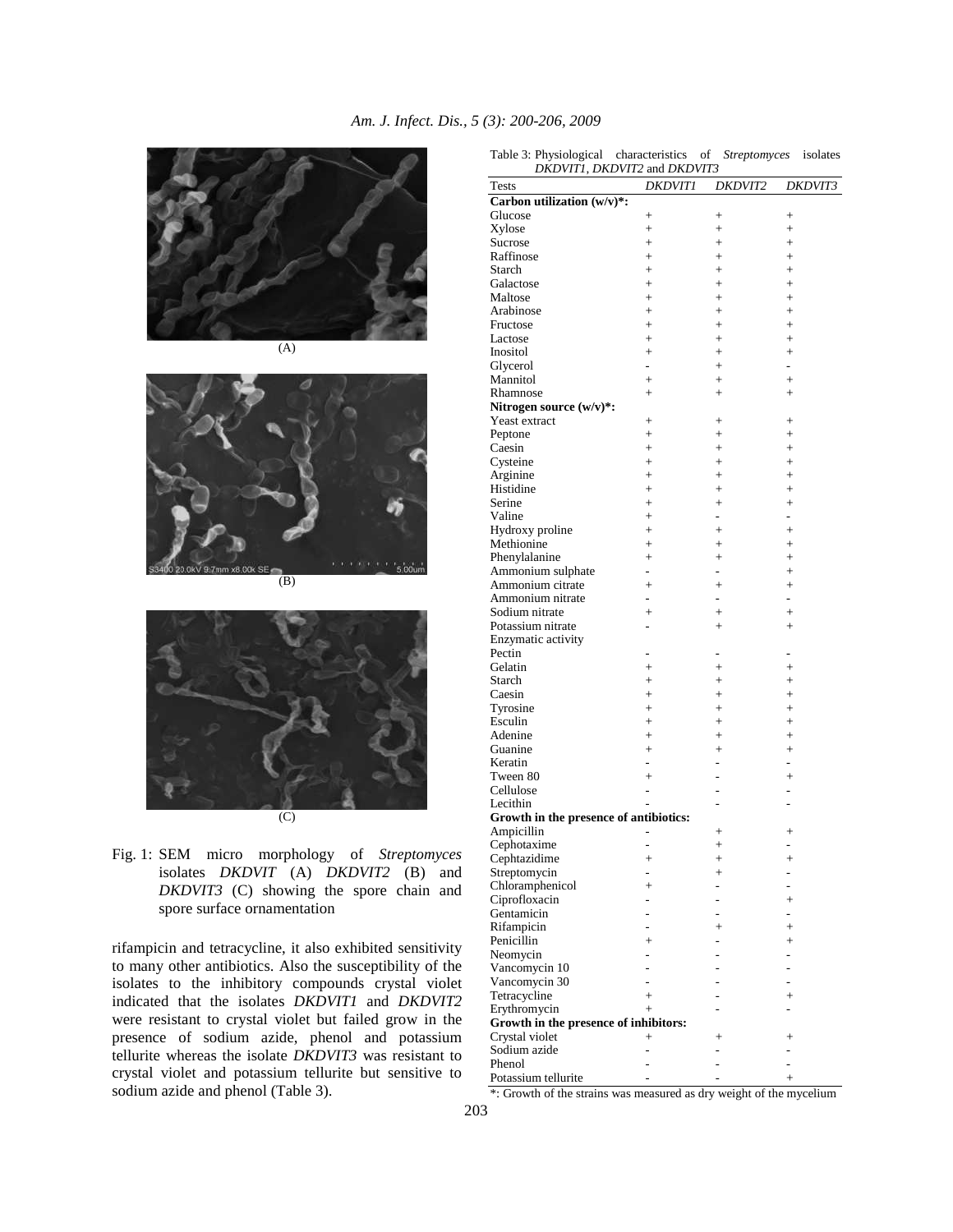#### **DISCUSSION**

 In our screening for novel actinomycetes exhibiting potential antidermatophytic activities, soil samples were collected from the Ennore saltpan region of Bay of Bengal, Chennai. In the course of our continuous search a total of 100 isolates were recovered from the collected soil samples.

 Screening for the antidermatophytic activity by well diffusion method of the culture supernatant was carried out for all the 100 pure isolates against the dermatophytes. T. rubrum, T. mentagrophytes. dermatophytes, *T. rubrum*, *M*. *gypseum* and *E*. *floccosum*. Among them the 3 isolates *DKDVIT1*, *DKDVIT2* and *DKDVIT3* exhibited potential inhibitory activity against *T*. *rubrum* and *M*. *gypseum* whereas no activity was detected against *T*. *mentagrophytes* and *E*. *floccosum*. The antibacterial and enzymatic activities of *Streptomyces* sp. are well known, however its antifungal property has been reported only against common fungal pathogens. Similar antidermatophytic studies were carried out by Augustine *et al*.<sup>[21]</sup>. Their studies confirmed antidermatophytic activity of *Streptomyces rochei* AK 39 isolated from soil and water samples collected at various locations of Pune, Maharashtra, India.

 The colony morphology of our isolates were similar to that described by Locci in his earlier studies<sup>[22]</sup> which clearly indicates that the isolates under investigation belonged to the genus *Streptomyces*. All the 3 potential isolates grew well on a range of agar media showing characteristics typical of *Streptomyces*<sup>[28]</sup>. Streptomyces have been reported to grow well on Starch caesin agar by earlier workers in this field $[29]$ . Our studies on the micro morphology of the three isolates showed revealed two spore morphology types namely Rectiflexibles and Retinaculiaperti. Stefka *et al*. [30] has done a similar study but reported a different type of spore morphology where the aerial mycelium formed monopodially branched spore-bearing hyphae with the shape of hooks, loops, open or compact spirals with 3-6 curves with smooth surface.

 In our studies we observed that all the three isolates could degrade almost all available complex substances. Reports on the degradation and enzymatic activity of *Streptomyces* by Rabah et.al also revealed a much similar result $^{[29,32]}$ .

Studies on resistance to antibiotics by Ibrhaim<sup>[32]</sup> indicated that Streptomyces isolates used in their studies were sensitive to gentamycin, tobramycin, rifamipcin and penicillin G, tetracycline but resistant against oleandomycin, lincomycine, vancomycin, streptomycin and neomycin. Our investigation also

resulted in a similar type of finding which is comparable to that of Ibrhaim<sup>[32]</sup>. Also the studies on the resistance to inhibitory substances can be compared to the results reported by Ibrhaim<sup>[32]</sup>.

## **CONCLUSION**

 From the above mentioned results, it may be concluded that all the 3 isolates *Streptomyces* sp. *DKDVIT1*, *Streptomyces* sp. *DKDVIT2* and *Streptomyces* sp. *DKDVIT3* belongs to the genus *Streptomyces* and showed strong antidermatophytic activity against *T*. *rubrum* and *M*. *gypseum* but no activity against *T*. *mentagrophytes* and *E*. *floccosum*. Further studies on the purification and characterization of the antidermatophytic secondary metabolites are currently in progress.

#### **ACKNOWLEDGEMENT**

 The researchers thank the management of VIT University for providing the facilities to carry out this study. Financial support from the International Foundation for Science (IFS, F 4185-1), Sweden and the Organization for the Prohibition of Chemical Weapons (OPCW), The Hague to one of the author (KK) is gratefully acknowledged.

#### **REFERENCES**

- 1. Goodfellow, M. and A.G. O'Donnell, 1989. Search and discovery of industrially-significant actinomycetes. Proceeding of the 44th Symposium on Society for General Microbiology, (SCGM'89), Cambridge University Press, Cambridge, pp: 343-383. http://md1.csa.com/partners/viewrecord.php?reque ster=gs&collection=ENV&recid=2230090&q=Goo dfellow%2C+M.+and+A.G.+O%E2%80%99Donn ell&uid=787224106&setcookie=yes
- 2. Vining, L.C., 1992. Secondary metabolism, inventive evolution and biochemical diversity-a review. Gene, 115: 135-140. http://www.ncbi.nlm.nih.gov/pubmed/1612428
- 3. Edwards, C., 1993. Isolation, properties and potential applications of thermophilic actinomycetes. Applied Biochem. Biotechnol., 42: 161-179. http://cat.inist.fr/?aModele=afficheN&cpsidt=3845010
- 4. Demain, A., 1995. Why do microorganisms produce antimicrobials? Proceeding of the Symposium on Society of General Microbiology, 1995, Cambridge University Press, Cambridge, pp: 205-228. DOI: 10.2277/0521481082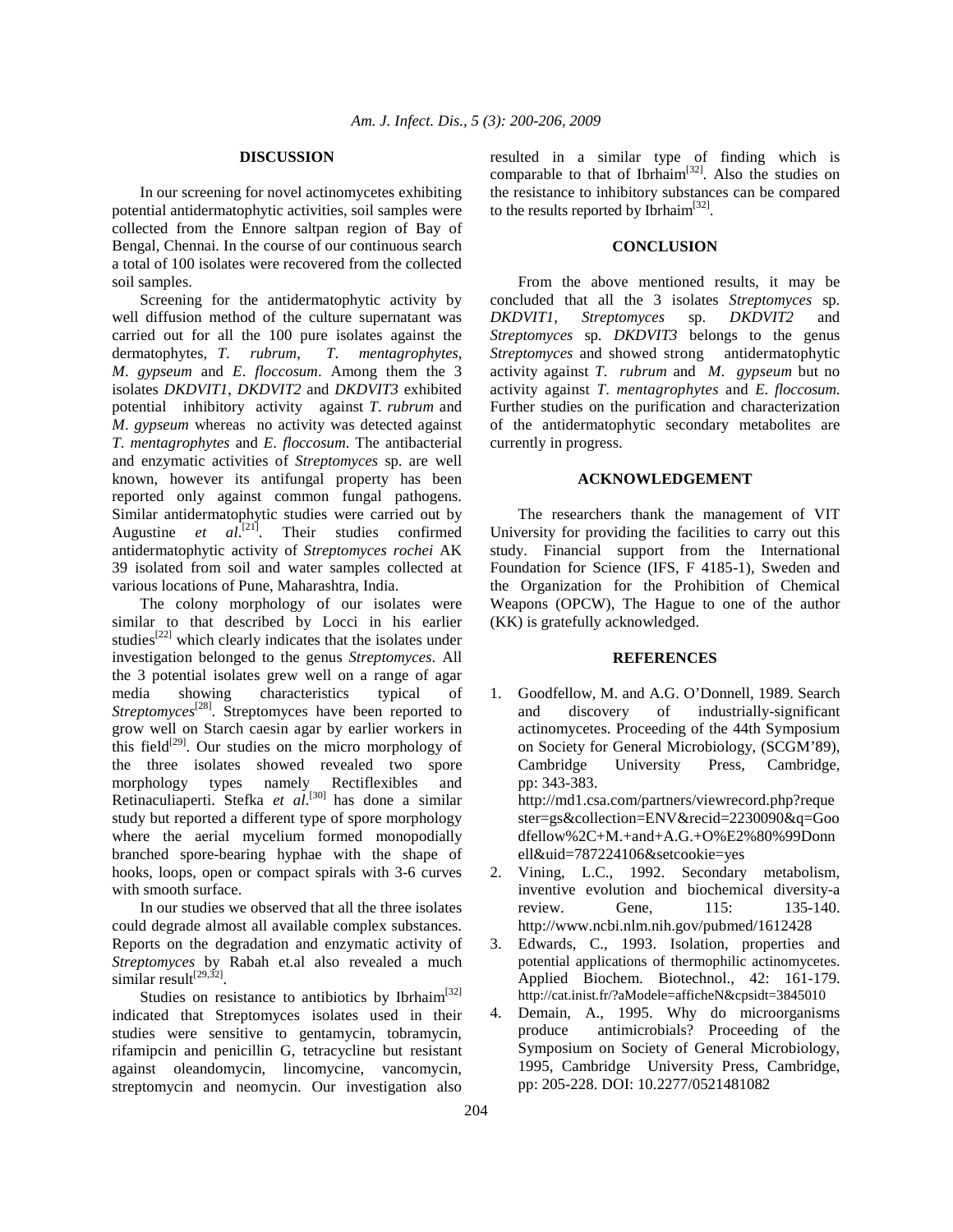- 5. Xu, L.H., Y. Jiang, W.J. Li, M.L. Wen, M.G. Li and C.L. Jiang, 2005. *Streptomyces roseoalbus* sp. nov., an actinomycete isolated from soil in Yunnan, China. Antonie Van Leeuwenhoek, 87: 189-194. http://www.ncbi.nlm.nih.gov/pubmed/15803387
- 6. Watve, M.G., R. Tichoo, M.M. Jog and B.D. Bhole, 2001. How many antibiotics are produced by the genus *Streptomyces*. Arch. Microbiol., 176: 386-390, DOI: 10.1007/s002030100345
- 7. Miyadoh, S., 1993. Research on antibiotic screening in Japan over the last decade: A producing microorganisms approach. Actinomycetologica, 7: 100-106.

 http://www.jstage.jst.go.jp/article/saj/7/2/7\_100/\_ar ticle

- 8. Okamoto Hosaya, Y., S. Okamoto and K. Ochi, 2003. Development of antibiotic-overproducing strains by site-directed mutagenesis of the rps1. gene in *Streptomyces lividans*. J. Applied Environ. Microbiol., 69: 4256-4259. http://www.pubmedcentral.nih.gov/articlerender.fc gi?artid=165214
- 9. Bibb, M.J., 2005. Regulation of secondary metabolism in Streptomycetes. Curr. Opin. Microbiol., 8: 208-215. http://cat.inist.fr/?aModele=afficheN&cpsidt=1677 3906
- 10. Todar, K., 2002. Antimicrobial Agents used in Treatment of Infectious Disease, http://www.Bact.wisc.Edu/Bact 330/ lectureama.
- 11. Mincer, T.L., P.R. Jensen, C.A. Kauffman and W. Fenical, 2002. Widespread and persistent populations of a major new marine actinomycete taxon in ocean sediments. Applied Environ. Microbiol., 68: 5005-5011. http://www.ncbi.nlm.nih.gov/pubmed/12324350
- 12. Takizawa, M., R.R. Colwell and R.T. Hill, 1993. Isolation and diversity of actinomycetes in the Chasapeake Bay. Applied Environ. Microbiol., 59: 997-1002. http://cat.inist.fr/?aModele=afficheN&cpsidt=4713 297
- 13. Zagnoli, A., B. Chavalier and B. Sassola, 2005. Dermatophytes et Dermatophyties. EMC Pediatrie., 1: 16-115.
- 14. Rinaldi, M.G., 2000. Dermatophytosis. Epidemiological and microbiological update. J. Am. Acad. Dermatol., 43: 120-124. http://www.ncbi.nlm.nih.gov/pubmed/11044287
- 15. Weitzam, I. and R.C. Summerbell, 1995. The dermatophytes. Clin. Microbiol. Rev., 8: 240-259. http://cmr.asm.org/cgi/content/abstract/8/2/240
- 16. Suman Singh and P.M. Beema, 2003. Profile of dermatophytes infections in Baroda. Indian J. Dermatol. Venerol. Leprol., 69: 281-283. http://cat.inist.fr/?aModele=afficheN&cpsidt=1537 8489
- 17. Singer, R.S., R. Finch, H.C. Wegener, R. Bywater, J. Walters and M. Lipsitch, 2003. Antibiotic resistance-the interplay between antibiotic use in animals and human beings. Lancet Infect. Dis., 3: 47-51.

http://www.ncbi.nlm.nih.gov/pubmed/12505035

- 18. Barrett, D., 2002. From natural products to clinically useful antifungals. Biochim. Biophys. Acta, 1587: 224-233. http://www.ncbi.nlm.nih.gov/pubmed/12084464
- 19. Latte, K.P. and H. Kolodziej, 2000. Antifungal effects of hydrolysable tannins and related compounds on dermatophytes, mould fungi and yeasts. Z. Naturforsch, 55: 467-472. http://www.ncbi.nlm.nih.gov/pubmed/10928561
- 20. Collins, C.H., P.M. Lyne and J.M. Granje, 1995. Microbiological Methods. 7th Edn., Butterworth and Heinemann Publishers, London, pp: 129-131.
- 21. Augustine, S.K., S.P. Bhavsar and B.P. Kapadnis, 2005. Production of a growth dependent metabolite active against dermatophytes by *Streptomyces rochei*  AK 39. Indian J. Med. Res., 121: 164-170. http://icmr.nic.in/ijmr/2005/March/0304.pdf
- 22. Locci, R., 1989. Streptomycetes and Related Genera. In: Bergey's Manual of Systematic Bacteriology, Williams, S.T. and J.G. Holt (Eds.). Williams and Wilkins, Baltimore, pp: 2451-2491, ISBN: 978-0-387-98771-2.
- 23. Shirling, E.B. and D. Gottlieb, 1966. Methods for characterization of *Streptomyces* sp. Int. J. Syst. Bacteriol., 16: 313-340. http://ijs.sgmjournals.org/cgi/content/abstract/16/3/ 313
- 24. Sierre, G., 1957. A simple method for the detection of lipolytic activity of microorganisms and some observations on the influence of the contact between cells and fatty substrates. J. Microbial Seriol., 23: 15-22. http://www.springerlink.com/content/hl7218j444443g66/
- 25. Park, G.T. and H.J. Son, 2006. Keratinolytic activity of *Bacillus* megaterium F7-1, a featherdegrading mesophilic bacterium. Microbiol. Res. In Press, doi:10.1016/j.micres.2007.02.004
- 26. Goodfellow, M. and T. Pirouz, 1982. Numerical classification sporoactinomycetes containing mesodiaminopimilic acid in the cell wall. J. Gen. Microbiol., 128: 503-527. http://www.ncbi.nlm.nih.gov/pubmed/7077300